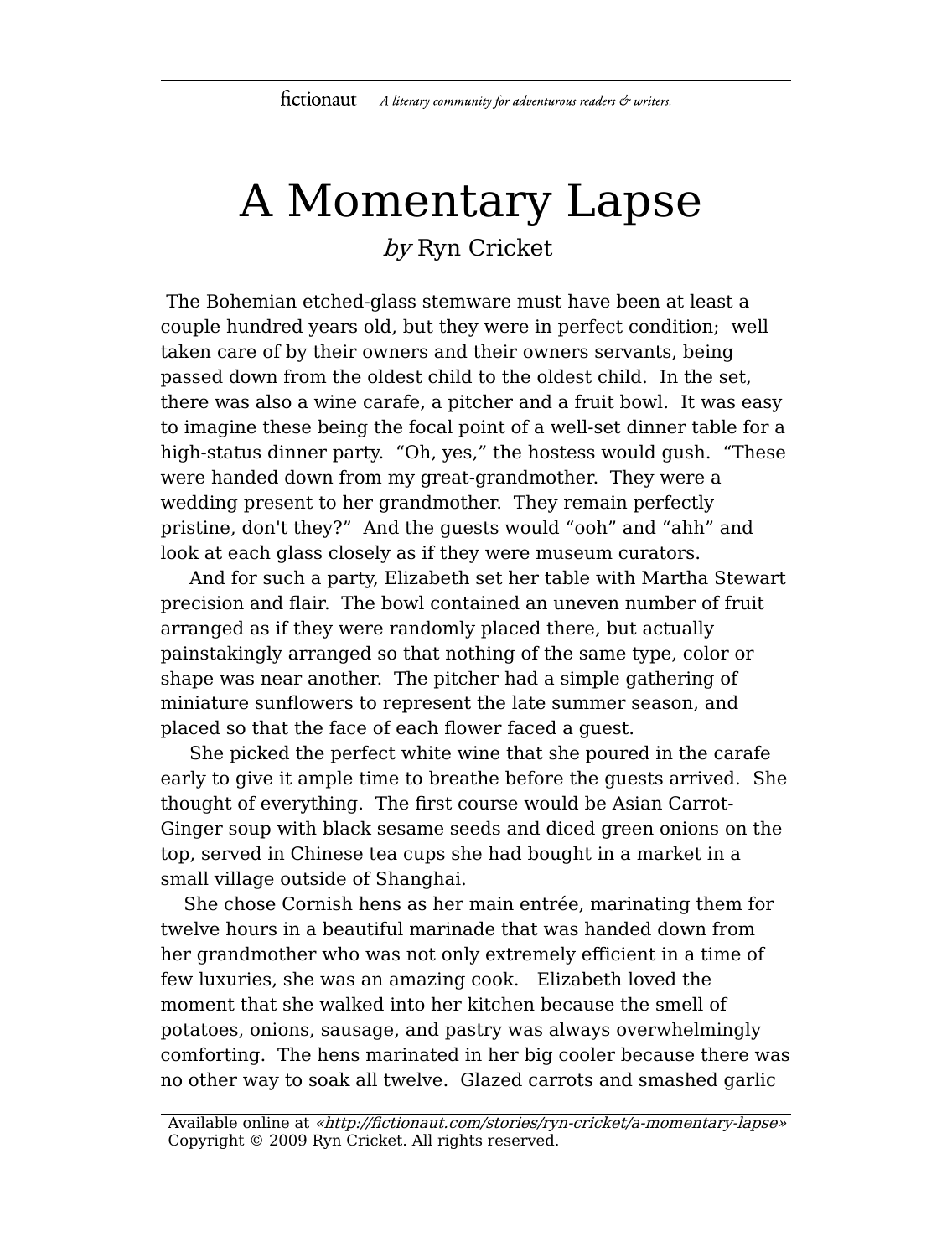potatoes would be on the side of each china plate. Smashed potatoes were the "new" thing now, but it's so much easier than peeling all of those potatoes and using a mixer to whip them. Dessert would be bread pudding with custard sauce like you can get in any pub in London, for no other reason than it was her favorite dessert, and should she make one, it might as well be her favorite.

It was nearing six o'clock, and everyone should be arriving soon. In fact, usually her daughter, Linda and her family often arrived a little early, so it might be considered unusual that she wasn't there yet. But that left time to take off her apron, check her hair and face, and tidy up the kitchen so that it looked like no one had even been in there.

She sat on the sofa to wait. There was no other detail to attend to. She could take a few minutes to catch up on her reading. There was that article in Redbook she was aching to read about and easy way to make the burnt sugar top on Crème Brulee. She looked up from her article and it was ten after six. Was there a traffic accident that she wasn't aware of. This was very uncommon behavior of her close circle of family and friends. She wanted to go to the bathroom, but was afraid that she would be in there when someone rang the doorbell. She checked on the hens to make sure they were staying warm, but not drying out. There is such a precision to the time management of bringing together a dinner such as this.

At twenty after, Elizabeth called Linda's cell-phone. "Where are you?" She asked her daughter.

"What do you mean?"

"Dinner's been ready for twenty minutes and you are not usually late." Elizabeth said.

"Mom, I'm not sure I know what you are talking about."

"Didn't I invite you and your family over for dinner tonight?"

"No, and I'm sorry, but Michael's not home from work yet, and Kevin has soccer practice so we couldn't possibly make it now at the last minute. Are you sure you're ok?"

"Yes, I'm fine, but I remember so clearly inviting you, and Joey, and Marianne, and April to dinner tonight."